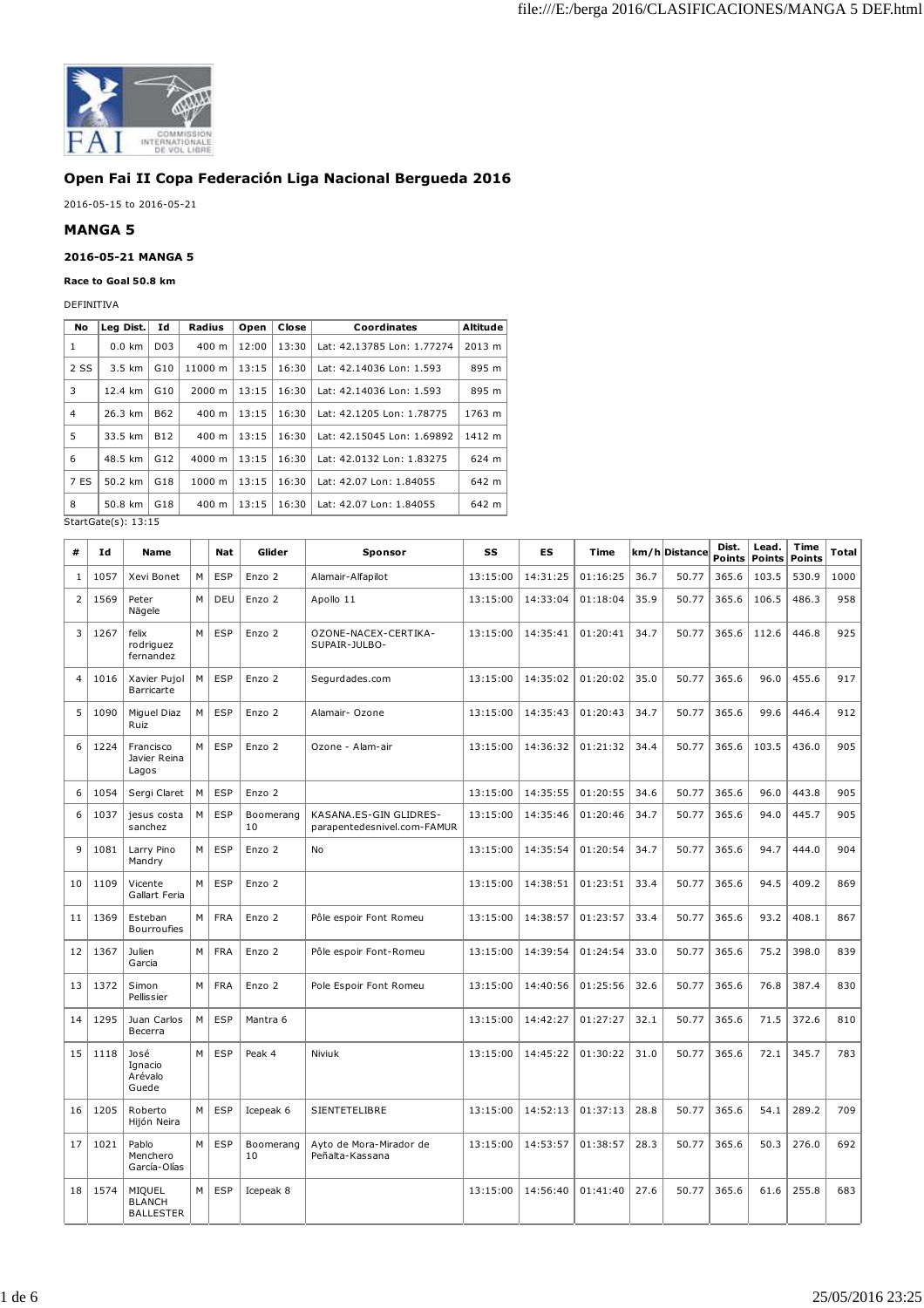| #  | Ιd   | Name                                           |   | Nat        | Glider                        | Sponsor                                   | SS       | ES       | Time     |      | km/h Distance | Dist.<br><b>Points</b> | Lead.<br><b>Points</b> | Time<br><b>Points</b> | <b>Total</b> |
|----|------|------------------------------------------------|---|------------|-------------------------------|-------------------------------------------|----------|----------|----------|------|---------------|------------------------|------------------------|-----------------------|--------------|
| 19 | 1504 | Ludovic<br><b>FARNAUD</b>                      | М | <b>FRA</b> | Mantra 6                      | Pole Espoir Font Romeu                    | 13:15:00 | 14:57:30 | 01:42:30 | 27.4 | 50.77         | 365.6                  | 50.1                   | 249.8                 | 666          |
| 20 | 1613 | Mettetal<br>Simon                              | M | <b>FRA</b> | Cayenne 5                     | Pole Espoir Font Romeu                    | 13:15:00 | 14:58:02 | 01:43:02 | 27.2 | 50.77         | 365.6                  | 48.4                   | 246.0                 | 660          |
| 21 | 1410 | meryl<br>delferriere                           | F | <b>FRA</b> | Boomerang<br>GTO <sub>2</sub> | Pole Espoir Font Romeu                    | 13:15:00 | 14:58:40 | 01:43:40 | 27.0 | 50.77         | 365.6                  | 50.7                   | 241.5                 | 658          |
| 22 | 1063 | Edmund<br>Benjamin<br>Kendall                  | М | <b>USA</b> | Mantra 6                      | Warren Films                              | 13:15:00 | 14:57:55 | 01:42:55 | 27.2 | 50.77         | 365.6                  | 45.0                   | 246.8                 | 657          |
| 22 | 1614 | Nury<br>Valentin                               | M | <b>FRA</b> | Mantra 6                      | Pole Espoir Font Romeu                    | 13:15:00 | 14:58:48 | 01:43:48 | 27.0 | 50.77         | 365.6                  | 50.6                   | 240.6                 | 657          |
| 24 | 1358 | Gabriel<br>Cañada<br>Estébanez                 | M | <b>ESP</b> | Bali                          | Windtech Paragliders                      | 13:15:00 | 14:58:12 | 01:43:12 | 27.2 | 50.77         | 365.6                  | 44.3                   | 244.8                 | 655          |
| 25 | 1191 | Andoni<br>Aristondo<br>Atxega                  | M | <b>ESP</b> | Boomerang<br>10               |                                           | 13:15:00 | 15:00:29 | 01:45:29 | 26.6 | 50.77         | 365.6                  | 43.1                   | 228.8                 | 638          |
| 26 | 1136 | Jesus<br>Torres<br>Gomez                       | M | <b>ESP</b> | Peak 4                        |                                           | 13:15:00 | 15:07:35 | 01:52:35 | 24.9 | 50.77         | 365.6                  | 37.9                   | 181.4                 | 585          |
| 27 | 1169 | Fernando<br>Sarralde                           | М | <b>ESP</b> | Boomerang<br>GTO <sub>2</sub> | ALMENDRAS SARRALDE                        | 13:15:00 | 15:08:57 | 01:53:57 | 24.6 | 50.77         | 365.6                  | 35.3                   | 172.7                 | 574          |
| 28 | 1428 | Loïs<br>Goutagny                               | M | <b>FRA</b> | King                          | Pol Espoir Font Romeu                     | 13:15:00 | 15:15:56 | 02:00:56 | 23.2 | 50.77         | 365.6                  | 25.5                   | 129.5                 | 521          |
| 29 | 1211 | Afranio<br>González<br>Cabrera                 | M | <b>ESP</b> | Icepeak                       |                                           | 13:15:00 | 15:13:47 | 01:58:47 | 23.6 | 50.77         | 365.6                  | 11.4                   | 142.5                 | 520          |
| 30 | 1096 | Juan MAIZA                                     | M | <b>ESP</b> | Cayenne 5                     | SKYWALK- BASQUE COUNTRY                   | 13:15:00 | 15:14:13 | 01:59:13 | 23.5 | 50.77         | 365.6                  | 11.4                   | 139.9                 | 517          |
| 31 | 1103 | David<br>Villarta                              | M | <b>ESP</b> | Cayenne 5                     | Skywalk España, VILLARTA<br>Family        | 13:15:00 | 15:17:51 | 02:02:51 | 22.8 | 50.77         | 365.6                  | 28.8                   | 118.1                 | 513          |
| 32 | 1134 | Javier<br>(Keniata)<br>Ruiz-Larrea<br>de Tuero | M | <b>ESP</b> | Mantra 6                      | ALAMAIR                                   | 13:15:00 | 15:14:33 | 01:59:33 | 23.4 | 50.77         | 365.6                  | 6.4                    | 137.8                 | 510          |
| 33 | 1045 | Alfredo<br>Sanchez<br>Chacon                   | M | <b>ESP</b> | Cayenne 5                     | FLY FOX Paragliding Gear                  | 13:15:00 | 15:18:15 | 02:03:15 | 22.7 | 50.77         | 365.6                  | 23.4                   | 115.6                 | 505          |
| 34 | 1083 | Alvaro<br>Castellano<br>Molina                 | M | <b>ESP</b> | Mantra 6                      | YOMISMO                                   | 13:15:00 | 15:21:06 | 02:06:06 | 22.2 | 50.77         | 365.6                  | 9.7                    | 99.0                  | 474          |
| 35 | 1177 | Jordi Farré<br>Hernández                       | M | <b>ESP</b> | Peak 4                        | Strip Air                                 | 13:15:00 | 15:27:49 | 02:12:49 | 21.1 | 50.77         | 365.6                  | 16.3                   | 60.9                  | 443          |
| 36 | 1111 | arcadio<br>carbo                               | М | <b>ESP</b> | Cayenne 4                     |                                           | 13:15:00 | 15:28:54 | 02:13:54 | 20.9 | 50.77         | 365.6                  | 12.5                   | 54.9                  | 433          |
| 37 | 1017 | Xavier<br>Berneda                              | М | <b>ESP</b> | Peak 4                        | MunichSports.com                          | 13:15:00 | 15:30:13 | 02:15:13 | 20.7 | 50.77         | 365.6                  |                        | 47.6                  | 413          |
| 38 | 1366 | Oriol<br>Cervelló<br>Nogués                    | M | <b>ESP</b> | Rise 2                        | Entrenúvols                               | 13:15:00 | 15:33:03 | 02:18:03 | 20.3 | 50.77         | 365.6                  | 10.1                   | 32.3                  | 408          |
| 39 | 1183 | Raúl Bonilla<br>Sánchez                        | М | <b>ESP</b> | Volt 2                        | Gaseosa Revoltosa                         | 13:15:00 | 15:31:34 | 02:16:34 | 20.5 | 50.77         | 365.6                  | 1.3                    | 40.3                  | 407          |
| 40 | 1259 | Enric Moyés<br>Valls                           | м | <b>ESP</b> | Artik 4                       |                                           | 13:15:00 | 15:40:04 | 02:25:04 | 19.3 | 50.77         | 365.6                  | 17.1                   |                       | 383          |
| 40 | 1189 | Virgilio<br>Ortiz Martín                       | М | <b>ESP</b> | Triton 2                      |                                           | 13:15:00 | 15:37:23 | 02:22:23 | 19.7 | 50.77         | 365.6                  | 8.3                    | 9.2                   | 383          |
| 42 | 1102 | Miguel<br>Villarta                             | М | <b>ESP</b> | Cayenne 5                     |                                           | 13:15:00 | 15:43:23 | 02:28:23 | 18.9 | 50.77         | 365.6                  | 3.5                    |                       | 369          |
| 43 | 1010 | Oriol<br>Lázaro<br>Camañes                     | M | <b>ESP</b> | Peak 4                        | www.masoliveres.com - OIC<br>Arquitectura | 13:15:00 | 15:47:29 | 02:32:29 | 18.4 | 50.77         | 365.6                  | 1.5                    |                       | 367          |
| 44 | 1091 | Daniel<br>Meziat<br>Despierto                  | M | <b>ESP</b> | Cayenne 4                     |                                           | 13:15:00 | 15:41:44 | 02:26:44 | 19.1 | 50.77         | 365.6                  |                        |                       | 366          |
| 44 | 1416 | Francisco<br>José Marín<br>Perete              | M | <b>ESP</b> | Zenith Evo                    | MALLORCA Vs HELLIN                        | 13:15:00 | 15:44:56 | 02:29:56 | 18.7 | 50.77         | 365.6                  |                        |                       | 366          |
| 44 | 1112 | Javi<br>Canudas<br>Osuna                       | M | <b>ESP</b> | Boomerang<br>GTO              | www.mallorcaparapente.es                  | 13:15:00 | 16:00:20 | 02:45:20 | 17.0 | 50.77         | 365.6                  |                        |                       | 366          |
| 47 | 1401 | Joao Veiga<br>Rodrigues                        | M | PRT        | Boomerang<br>GTO              |                                           | 13:15:00 |          |          |      | 46.62         | 335.6                  | 13.2                   |                       | 349          |